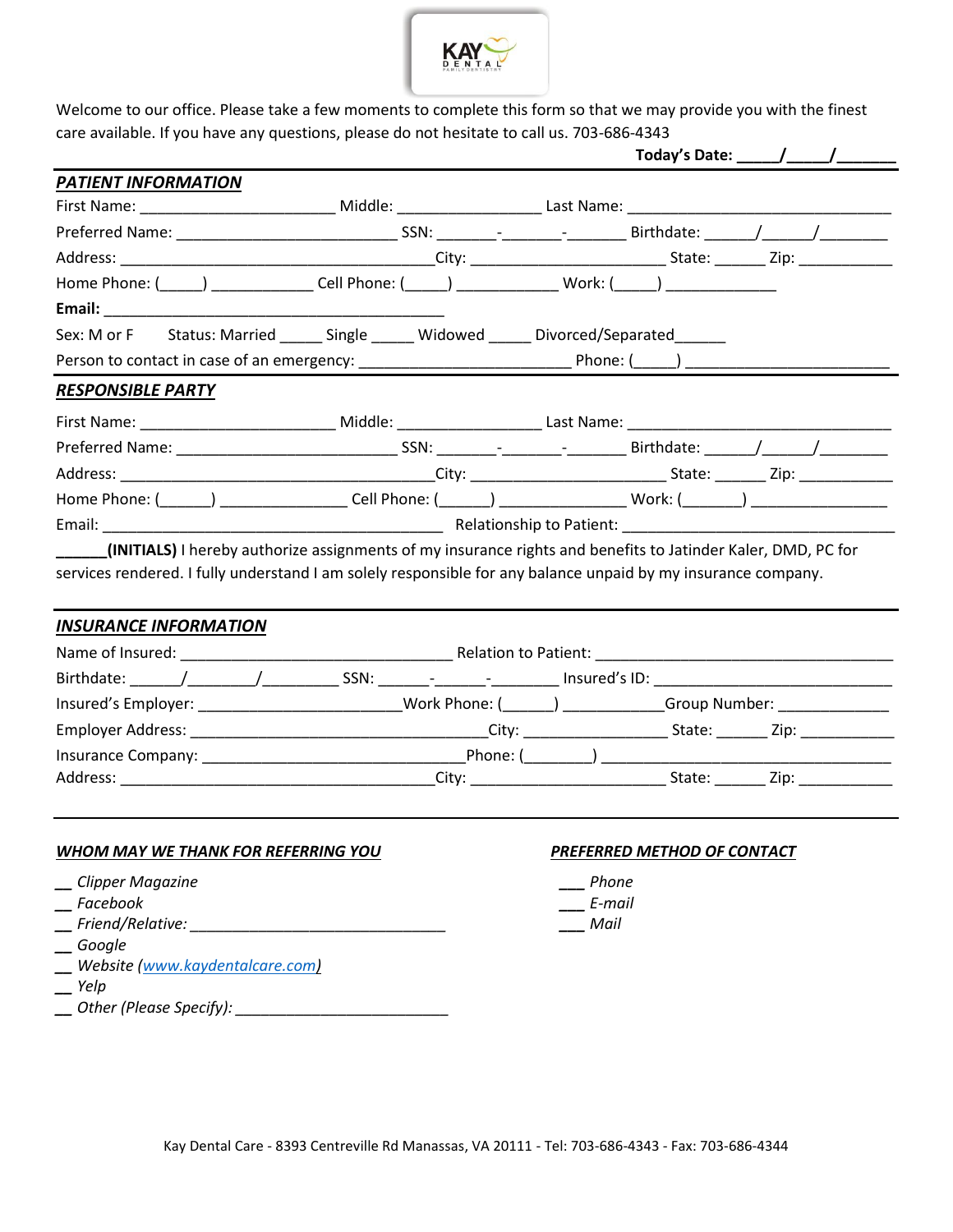

**BP: P:**

# Health Information

KAY DENTAL CARE TAKES YOUR ORAL HEALTH VERY SERIOUSLY, BUT BEFORE WE START YOUR TREATMENT. WE NEED SOME BRIEF INFORMATION ON YOUR MEDICAL HISTORY. YOUR MEDICAL HISTORY MAY AFFECT DENTAL TREATMENT. **ALL INFORMATION IS CONFIDENTIAL**.

|                                                |  |     | Have you been under the care of a physician? YES NO Have you been hospitalized? Yes NO                                                                                                                        |       |                                             |   |              |                                |   |                |
|------------------------------------------------|--|-----|---------------------------------------------------------------------------------------------------------------------------------------------------------------------------------------------------------------|-------|---------------------------------------------|---|--------------|--------------------------------|---|----------------|
|                                                |  |     |                                                                                                                                                                                                               |       |                                             |   |              |                                |   |                |
|                                                |  |     |                                                                                                                                                                                                               |       |                                             |   |              |                                |   |                |
|                                                |  |     | Ever had Novocain or other local anesthetic? YES NO Are you interest in tooth whitening? YES NO                                                                                                               |       |                                             |   |              |                                |   |                |
|                                                |  |     |                                                                                                                                                                                                               |       |                                             |   |              |                                |   |                |
|                                                |  |     | Are you taking or have taken any steroid/cortisone therapy in the last 2 years? YES NO                                                                                                                        |       |                                             |   |              |                                |   |                |
|                                                |  |     | Are you taking or have taken oral Bisphosphonates, IV Bisphosphonates, ACTONEL, AREDIA, AVASTIN, BONIVA, , FOSAMAX, NEXAVAR, PROLIA,<br>RAPAMUNE, RECLAST, SUTENT, XGEVA, ZOMETA,? YES NO Taken for how long? |       |                                             |   |              |                                |   |                |
|                                                |  |     | Have you taken antibiotics prior to dental procedures in the past? YES NO                                                                                                                                     |       |                                             |   |              |                                |   |                |
|                                                |  |     | Have you had a adverse reaction or become ill to penicillin, aspirin, codeine, local anesthetics, latex, metals, or any other medication? YES NO                                                              |       |                                             |   |              |                                |   |                |
| List any medications you are allergic to:      |  |     |                                                                                                                                                                                                               |       |                                             |   |              |                                |   |                |
|                                                |  |     |                                                                                                                                                                                                               |       |                                             |   |              |                                |   |                |
|                                                |  |     | List any <b>medications you are taking</b> including non-prescription drugs including herbals/vitamins:                                                                                                       |       |                                             |   |              |                                |   |                |
| 1.                                             |  |     |                                                                                                                                                                                                               |       |                                             |   |              |                                |   |                |
|                                                |  |     |                                                                                                                                                                                                               |       |                                             |   |              |                                |   |                |
| Do you have a history of:                      |  | Y N |                                                                                                                                                                                                               | $Y$ N |                                             | Y | $\mathbf{N}$ |                                | Y | N              |
| <b>Rheumatic Fever</b>                         |  |     | Asthma                                                                                                                                                                                                        |       | <b>Thyroid Disease</b>                      |   |              | Alcoholism                     |   |                |
| <b>Heart Murmur</b>                            |  |     | Allergies or Hives                                                                                                                                                                                            |       | Epilepsy or Seizures                        |   |              | <b>Psychiatric Treatment</b>   |   |                |
| Mitral Valve Prolapse                          |  |     | Anemia                                                                                                                                                                                                        |       | <b>Fainting or Dizzy Spells</b>             |   |              | Mouth sores/growths            |   |                |
| <b>Diabetes</b>                                |  |     | Aspirin/Anticoagulant Therapy                                                                                                                                                                                 |       | Ulcers / Stomach Problems                   |   |              | Teeth Grinding/Clenching       |   |                |
| Pacemaker/Heart Surgery                        |  |     | Venereal Disease                                                                                                                                                                                              |       | Arthritis                                   |   |              | Pain in your jaw (TMJ)         |   |                |
| High Blood Pressure                            |  |     | <b>HIV Positive/AIDS</b>                                                                                                                                                                                      |       | Latex Allergy                               |   |              | Any type of implant            |   |                |
| Low Blood Pressure                             |  |     | <b>Blood Transfusion</b>                                                                                                                                                                                      |       | Sinus Problems                              |   |              | Any type of Transplant         |   |                |
| Heart Problems (                               |  |     | <b>Excessive Bleeding</b>                                                                                                                                                                                     |       | Cancer (Type                                |   |              | Any Artificial Hip, Knee, etc. |   |                |
| Stroke                                         |  |     | Hepatitis (Type                                                                                                                                                                                               |       | Chemotherapy                                |   |              | Other Disease or Illness:      |   |                |
| Lung Disease                                   |  |     | Liver Disease                                                                                                                                                                                                 |       | <b>Radiation Treatment</b>                  |   |              |                                |   |                |
| <b>Breathing Problems</b><br>Tuberculosis (TB) |  |     | Kidney Disease<br>Dialysis                                                                                                                                                                                    |       | Use of Tobacco Products<br>Drug Addiction   |   |              |                                |   |                |
|                                                |  |     |                                                                                                                                                                                                               |       |                                             |   |              |                                |   |                |
|                                                |  |     |                                                                                                                                                                                                               |       |                                             |   |              |                                |   |                |
| Women                                          |  |     |                                                                                                                                                                                                               | Y     | N                                           |   |              |                                | Y | $\overline{N}$ |
| Is there a possibility of pregnancy?           |  |     |                                                                                                                                                                                                               |       | Are you nursing?                            |   |              |                                |   |                |
| Estimated Delivery Date: /                     |  |     |                                                                                                                                                                                                               |       | Are you taking birth control prescriptions? |   |              |                                |   |                |
|                                                |  |     | NOTE: Antibiotic (Such as penicillin) may alter the effectiveness of birth control pills. Consult your Physician for assistance regarding additional methods of birth control.                                |       |                                             |   |              |                                |   |                |

I certify that I have read and understand the above questions and acknowledge that questions have been answered to the best of my knowledge.

| Patient's/Guardian's Signature: | Date: | Dr.'s Signature: | Date              |
|---------------------------------|-------|------------------|-------------------|
| Patient's/Guardian's Signature: | Date: | Dr.'s Signature: | Date <sup>.</sup> |
| Patient's/Guardian's Signature: | Date: | Dr.'s Signature: | Date              |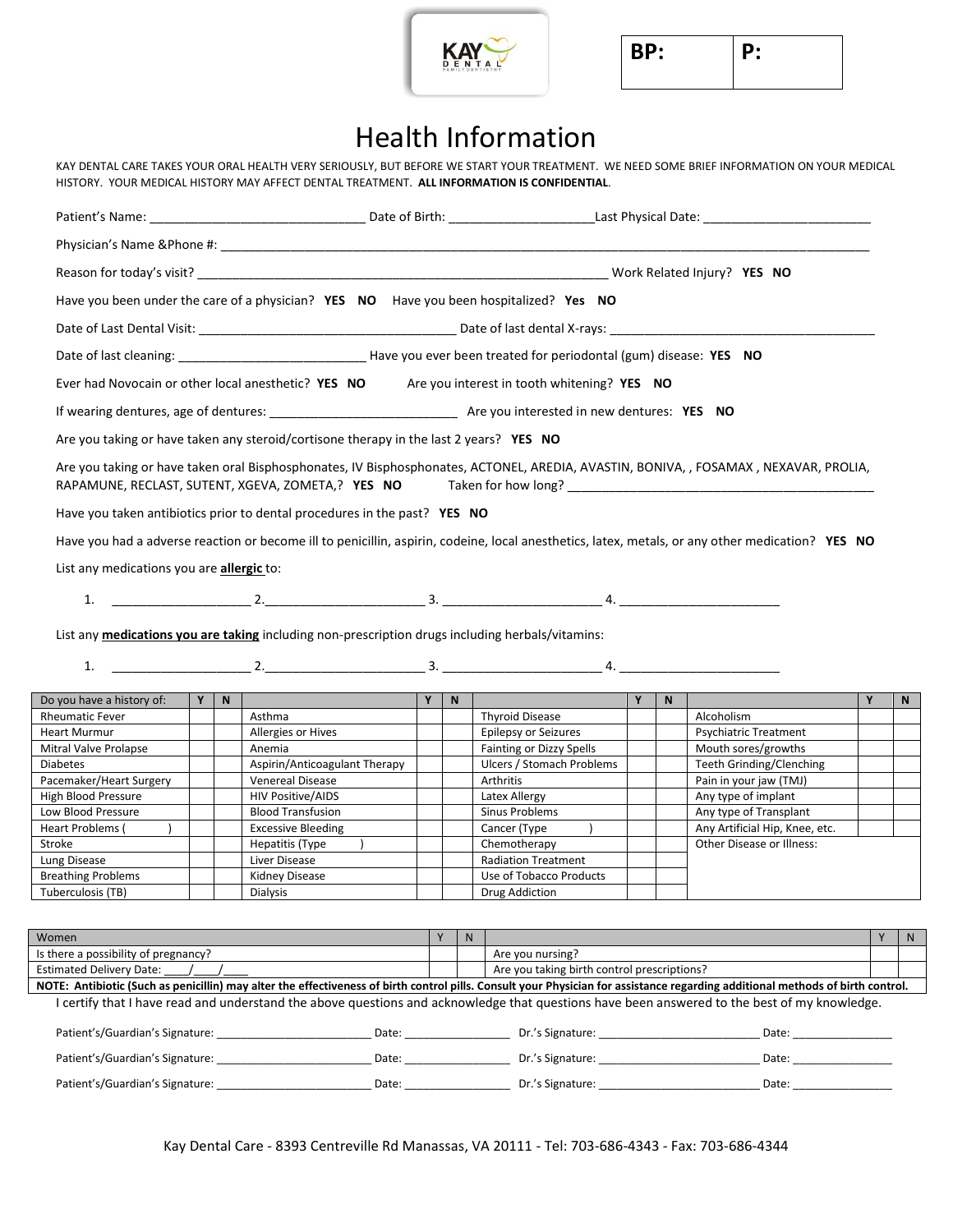

## **Appointment Cancellation Policy Agreement:**

We will now be charging \$50 for broken/No show appointments without 24 hours' notice. Please keep in mind that we do not double book appointments so that we can devote the time we set aside to each of our patients individually. This allows us to keep wait times short. It is hard for us to continue with this philosophy if patients do not show up for their scheduled appointments, leaving big holes in our schedule that could have been given to someone else. We always do our best to call and confirm appointments a few days in advance as a reminder; however, we cannot always reach you. If you know you will not be able to attend a scheduled appointment, please contact us and we would be happy to reschedule for you.

Please sign below to consent to these terms.

Client Signature (Parent/Guardian if under 18) Date

### **Acuerdo Politica De Cancelacion De Citas:**

Comprendemos que hay veces que no va poder acudir a la cita con su doctor. Les pedimos de favor que llame a nuestra oficina con un aviso de 24 horas. Esto nos proporciona poder ofrecer esta cita a otro paciente. Nuestra oficina mantiene su cita con el tiempo necesario para su tratamiento. Si usted no avisa y no se presenta a su cita será cargardo **\$50** adicionales. Recuerde que este cargo no puede ser cobrado a su compañía de seguro.

Por favor firme abajo para dar su consentimiento a estos términos.

X\_\_\_\_\_\_\_\_\_\_\_\_\_\_\_\_\_\_\_\_\_\_\_\_\_\_\_\_\_\_\_\_\_\_\_\_\_\_\_\_\_\_\_\_\_ \_\_\_\_\_\_\_\_\_\_\_\_\_\_

Firma Del Cliente (padre/tutor si es menor de 18 años) Fecha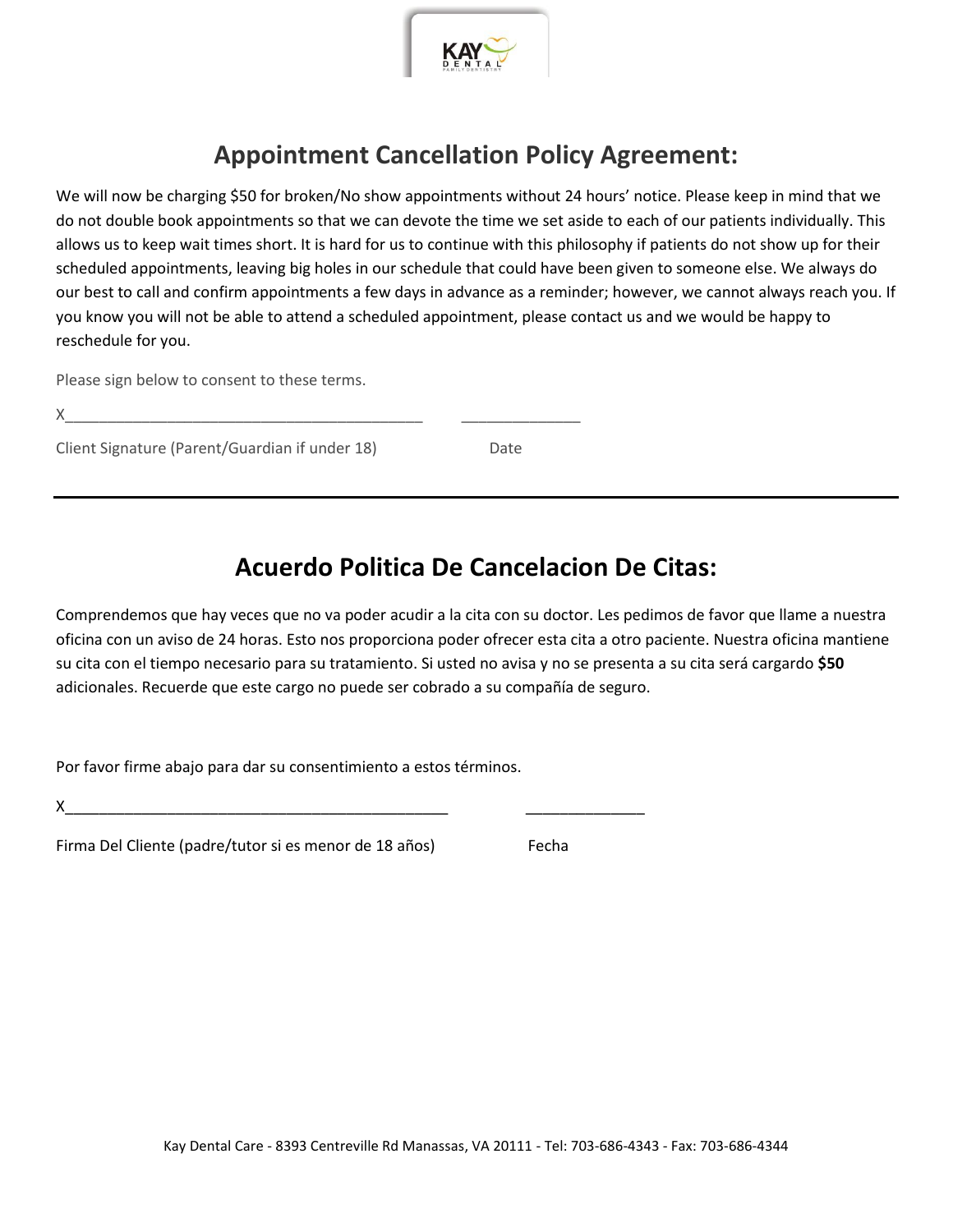

### **GENERAL DENTISTRY INFORMED CONSENT FORM**

- 1. **EXAMINATION AND X-RAYS:** I understand that the initial visit may require radiographs to complete the examination, diagnosis, and treatment plan. Pictures may also be taken for insurance and lab purposes.
- 2. **DRUGS, MEDICATION, AND SEDATION:** I have been informed and understand that antibiotic, analgesics, and other medications can cause allergic reactions causing redness, swelling of tissues, pain, itching, vomiting, and/or anaphylactic shock (severe allergic reaction). They may cause drowsiness and lack of awareness and coordination, which can be increased using alcohol or other drugs. I understand that and fully agree not to operate any vehicle or hazardous device for at least 12 hours or until fully recovered from the effects of the anesthetic medication and drugs that may have been given me in the office for my treatment. I understand that failure to take medications prescribed for me in the manner prescribed may offer risks of continued or aggravated infection, pain, and potential resistance to effect treatment of my condition. I understand that antibiotics can reduce the effectiveness of oral contraceptives.
- 3. **CHANGES IN TREATMENT PLAN :** I understand that during treatment, it may be necessary to change or add procedures because of conditions found while working on teeth that were not discovered during examination, the most common being root canal therapy following routine restorative procedures. I give my permission to the Dentist to make any or all changes and additions, as necessary.
- 4. **TEMPOROMANDIBULAR JOINT DYSFUNCTIONS (TMJ):** I understand that symptoms of popping, clicking, locking and pain can intensify or develop in the joint of the lower (near the ear) subsequent to routine dental treatment wherein the mouth is held in the open position. However, symptoms of TMJ associated with dental treatment are usually transitory in nature and well tolerated by most patients. I understand that should the need for treatment arise, then I will be referred to a specialist for treatment, and the cost of which is my responsibility.
- 5. **FILLINGS**: I understand that care must be exercised in chewing on filling during the first 24 hours to avoid breakage, and tooth sensitivity is common after-effect of a newly placed filling.
- 6. **REMOVAL OF TEETH (EXTRACTION):** Alternative to removal has been explained to me (root canal therapy, crowns, periodontal surgery, etc.) and I authorize the Dentist to remove the following teeth and any others necessary for the reasons in paragraph #3. I understand removing teeth does not always remove all infection if present and it may be necessary to have further treatment. I understand the risks involved is having teeth removed, some of which are pain, swelling, and spread of infection, dry socket, loss of feeling in my teeth, lips, tongue, and surrounding tissue (paresthesia) that can last for an indefinite period of time or fractured jaw. I understand I may need further treatment by a specialist or even hospitalization if complications arise during or following treatment, the cost of which is my responsibility.
- 7. **CROWNS, BRIDGES, VENEERS AND BONDING:** I understand that sometimes it is not possible to match the color of natural teeth exactly with artificial teeth. I further understand that I may be wearing temporary crowns, which may come off easily and that I must be careful to ensure that they are kept on until the permanent crowns are delivered. I realized that the final opportunity to make changes in my new crowns, bridge, or cap (including shape, fit, size, placement, and color) will be done before cementation. It has been explained to me that, in very few cases, cosmetic procedures may result in the need for future root canal treatment, which cannot always be predicted or anticipated. I understand that cosmetic procedures may affect tooth surfaces and may require modification of daily cleaning procedures.
- 8. **DENTURES – COMPLETE OR PARTIAL:** I realize that full or partial dentures are artificial, constructed of plastic, metal and or porcelain. The problems of wearing those appliances have been explained to me including looseness, soreness, and possible breakage. I realize the final opportunity to make changes in my new denture (including shape, fit, size, placement, and color) will be "teeth in wax" try-in visit. I understand that most dentures require relining approximately three to twelve months after initial placement. The cost for this procedure is not the initial denture fee.
- 9. **ENDODONTIC TREATMENT (ROOT CANAL):** I realize there is no guarantee that root canal treatment will save my tooth and those complications can occur from the treatment and that occasionally metal objects are cemented in the tooth, or extend through the root, which does not necessarily affect the success of the treatment. I understand that occasionally additional surgical procedures may be necessary following root canal treatment (apicoectomy).
- 10. PERIODONTAL TREATMENT: I understand that I have a serious condition causing gum inflammation and/or bone loss and that it can lead to the loss of my teeth. Alternative treatment plans have been explained to me, including non-surgical cleaning, gum surgery and/or extractions. I understand the success of a treatment depends in part on my efforts to brush and floss daily, receive regular cleaning as directed, following a healthy diet, avoid tobacco products and follow other recommendations.

**CONSENT:** *I understand that dentistry is not an exact science, therefore: reputable practitioner cannot properly guarantee results. I acknowledge that no guarantee or assurance has been made by anyone regarding the dental treatment which I have requested and authorize. I understand that each Dentist is an individual practitioner*  and is individually responsible for the dental care rendered to me. I also understand that no other Dentist other than the treating Dentist is responsible for my dental *treatment.* 

| Signature: | Date |
|------------|------|
|            |      |

Kay Dental Care - 8393 Centreville Rd Manassas, VA 20111 - Tel: 703-686-4343 - Fax: 703-686-4344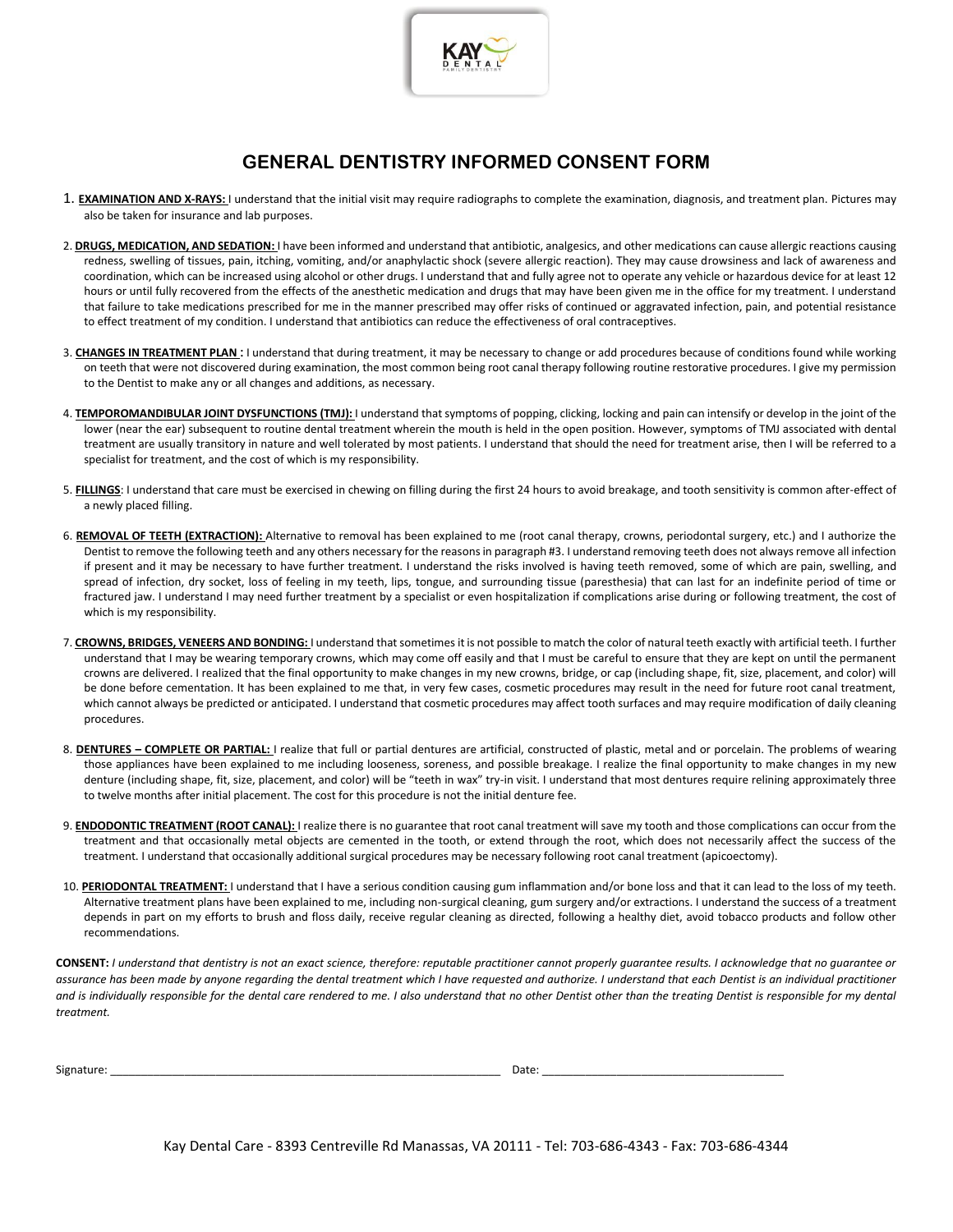

#### 1. **Notice of Privacy Practices (must be signed by ALL new patients).**

By signing below, I acknowledge that I have read Kay Dental Care's Notice OF Privacy Practices, as mandated by Health Insurance Portability and Accountability Act of 1996 ("HIPAA").

**Signature**: \_\_\_\_\_\_\_\_\_\_\_\_\_\_\_\_\_\_\_\_\_\_\_\_\_\_\_\_\_\_\_\_\_\_\_\_\_\_ **Date**: \_\_\_\_\_\_\_\_\_\_\_\_\_\_\_\_\_\_\_\_\_\_\_\_\_\_\_\_\_\_\_\_\_ (If patient is a minor or disabled, the Parent, Guardian or Attorney-in-Fact must sign above and complete the Responsible Party section below.)

#### 2. **Payments, Insurance and Financial Arrangement Policies (must be signed by ALL new patients).**

By signing below, I agree to the terms of the Kay Dental Care "Financial Policy" document.

**Signature**: \_\_\_\_\_\_\_\_\_\_\_\_\_\_\_\_\_\_\_\_\_\_\_\_\_\_\_\_\_\_\_\_\_\_\_\_\_\_ **Date**: \_\_\_\_\_\_\_\_\_\_\_\_\_\_\_\_\_\_\_\_\_\_\_\_\_\_\_\_\_\_\_\_\_ (If patient is a minor or disabled, the Parent, Guardian or Attorney-in-Fact must sign above and complete the Responsible Party section below.)

#### 3. **Release of Information to Insurers and Assignment of Benefits (must be signed by all new patients with insurance and those who expect to obtain insurance).**

To the extent of the permitted law, I cogent to Kay Dental Care 's use and disclosure of my Protected Health Information to carry out payment activities in connection with my insurance claim. This information will be used exclusively for the purpose of evaluating and administering claims for benefits. I further authorize and direct payment to Kay Dental Care of the dental benefits otherwise payable to me.

**Signature:** \_\_\_\_\_\_\_\_\_\_\_\_\_\_\_\_\_\_\_\_\_\_\_\_\_\_\_\_\_\_\_\_\_\_\_\_\_\_ **Date:** \_\_\_\_\_\_\_\_\_\_\_\_\_\_\_\_\_\_\_\_\_\_\_\_\_\_\_\_\_\_\_\_\_ (If patient is a minor or disabled, the Parent, Guardian or Attorney-in-Fact must sign above and complete the Responsible Party section below.)

#### **Responsible Party (If patient is under 18 or disabled)**

Circle One: Dr./Mr./Mrs./Ms./Miss

|  | Jr/Sr:      |
|--|-------------|
|  | State: Zip: |
|  |             |
|  |             |
|  |             |

Kay Dental Care - 8393 Centreville Rd Manassas, VA 20111 - Tel: 703-686-4343 - Fax: 703-686-4344